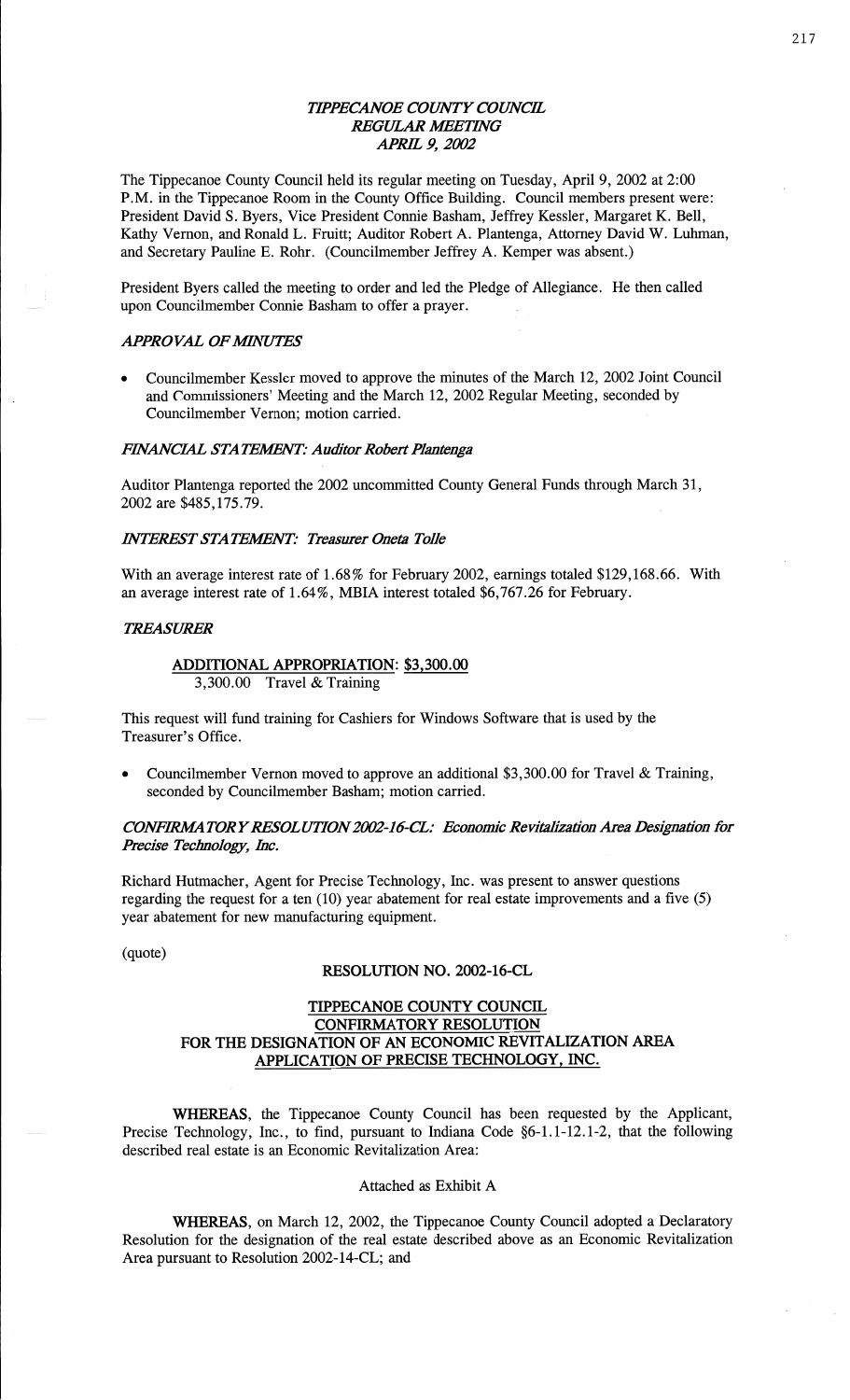WHEREAS, notice of the **adoption** and substance of **such** Declaratory Resolution was published in the Lafayette Journal & Courier and Lafayette Leader pursuant to Indiana Code §6— 1.1—12.1 and **Indiana** Code chapter **5-3-1,** such publication being at **least** ten (10) days **before** the date set for **a** public hearing on such resolution; and

**WHEREAS,** the **application** for designation, **a** description of the **affected** area, a map o<sup>f</sup> the **affected** area, and all pertinent **supporting** data were available for public inspection in the office of the Tippecanoe County Assessor and the Tippecanoe County **Auditor;** and

**WHEREAS,** the Tippecanoe County Council, following the adoption of the Declaratory Resolution, set **a** public hearing on the Resolution for **2:00** p.m., on April 9, 2002, at the **Tippecanoe** County Office Building, Lafayette, Indiana.

**WHEREAS,** notice of such public hearing was published in the Journal & Courier and Lafayette **Leader** in accordance with **Indiana** Code chapter 5-3-1, **such** publication being at **least**  ten **(10)** days before the **date** set for **such** public hearing; and

**WHEREAS,** at such meeting, the **Tippecanoe** County Council afforded an opportunity to all **persons** and organizations, including representatives of **organizations,** to express their views with respect to the proposed designation of the **real estate** as an Economic Revitalization Area; and

**WHEREAS,** the **Tippecanoe County Council,** after conducting **such** public hearing, has given **careful** consideration to all comments and views expressed and any **evidence** presented regarding the designation of **such** real estate as an Economic Revitalization **Area.** 

**NOW, THEREFORE,** BE IT **RESOLVED, that** after **conducting** such **public** hearing, the Tippecanoe County Council confirms certain findings made in the Declaratory Resolution for designation of the real estate described above as an Economic Revitalization Area, and makes certain further **findings** concerning the period during which the owners of property within the designated area shall be entitled to certain deductions, as follows:

1. The property described in Exhibit **A** is located **within** the jurisdiction of Tippecanoe County for purposes of Indiana Code §6-1.1-12.1-1.2.

2. This County Council has determined, based on information provided by the Applicant, that the property has become and remains an area undesirable for, or impossible of, normal development and occupancy **because** of **a** cessation of growth, deterioration of improvements, age, obsolescence, and other factors which have impaired values and prevented a normal development of the property.

3. Precise Technology, Inc., the Applicant, has under consideration the redevelopment and **rehabilitation** of the real property described in Exhibit **A** and the installation of new **manufacturing equipment** to be used on **such** property.

4. The proposed projects, through the generation of **jobs, will** promote **normal**  development and occupancy.

5. The **information** set forth in the application filed by the **Applicant** establishes that the subject property complies with the **general standards** for **designation** of an Economic Revitalization pursuant to **Indiana** Code §6—1.1-12.1-2 within the jurisdiction of the Council.

6. The acquisition of the property, the redevelopment or rehabilitation thereof, and the installation of manufacturing equipment to be used therein, and the improvements to be constructed on the property, would benefit and enhance the welfare of all citizens and taxpayers of Tippecanoe County, and specifically:

- (1) The estimate of the value of the redevelopment or rehabilitation is reasonable for projects of that nature and the estimate of the cost of the new manufacturing equipment is reasonable for equipment of that type.
- (2) The estimate of the number of individuals who will be employed or whose employment will be retained can be reasonably expected to result from the **proposed** described redevelopment and rehabilitation and the proposed installation of the new manufacturing equipment.
- (3) The estimate of the annual salaries of **those** individuals who will be employed or **whose** employment will be retained can be reasonably **expected** to result from the proposed described redevelopment or rehabilitation and the **proposed** installation of new manufacturing equipment.
- (4) The munber of individual opportunities for employment, **both** temporary and permanent, and the compensation to be paid to employees, **along** with the value of the **acquisition** and construction of **improvements,** create benefits of the type and quality **anticipated** by the County Council within the **economic** revitalization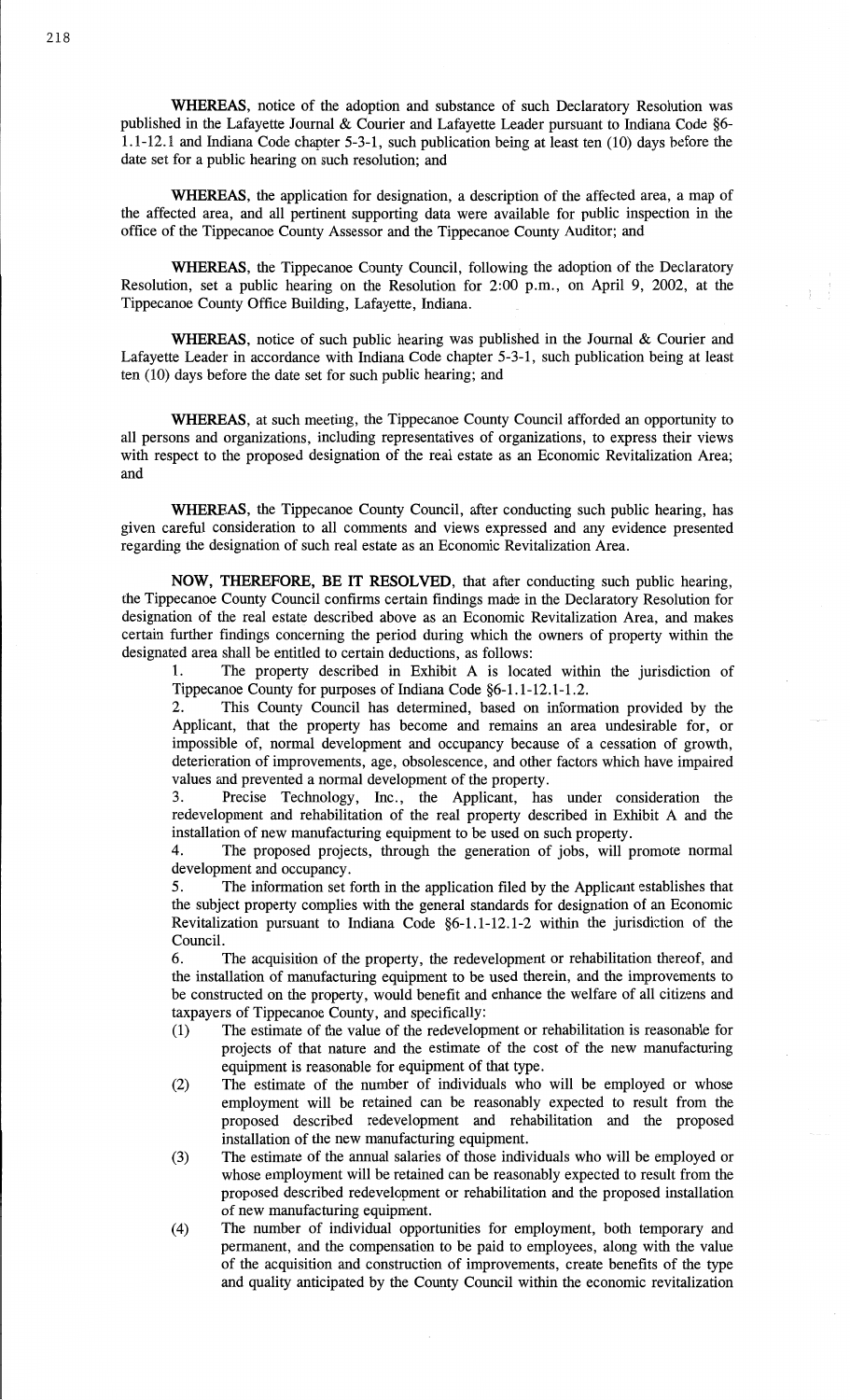area and can reasonably be expected to result from the proposed described redevelopment or rehabilitation and the proposed installation of new manufacturing **equipment.** 

(5) The totality of benefits is sufficient to justify the deductions.

7. The subject property is zoned I (industrial), according to the Tippecanoe **County**  Zoning **maps.** 

8. The designation of the subject property as an Economic Revitalization Area **will**  assist in the **inducement** of **a** project which will provide employment opportunities to residents of **Tippecanoe County** and will provide long-term benefits to the tax base of Tippecanoe County.

9. No written remonstrance has been filed with the County Council either prior to or during the above-referenced public hearing on the subject application for designation.

10. That Precise Technology, Inc. should be **entitled** to the deductions for the assessed value of new manufacturing equipment installed in such Economic Revitalization Area over a period of  $[five (5)$  ] years in accordance with the Revitalization Area over a period of  $[five (5)]$ percentages **provided** in Indiana Code §6-1.1-12.1-4.5(d). 11. **That** Precise Technology, **Inc.** should be entitled to the deductions from the increase in **assessed value**  resulting from rehabilitation or development of real estate improvements in such Economic Revitalization Area over a period of  $[ten (10)$   $]$  J years in accordance Economic Revitalization Area over a period of [ten (10) with the percentages provided in **Indiana** Code **§6-1.1-12.1-4(d)(3).** 

**NOW, THEREFORE,** BE IT **ALSO RESOLVED** by the **Common** Council of **Tippecanoe** County, **Indiana, that** the property hereinabove described should be and is hereby declared to be an Economic Revitalization Area as that term is defined in **Indiana** Code sections **6—1.1—12.1-1** through 6-1.1-12.1-6 from the date **that** an **application** is filed by the owner of real estate or new manufacturing equipment **located** within such area requesting a deduction for assessed **value** pursuant to **either** Indiana Code **§6-1.1-12.1-5** or 6-1.1-12.1-5.5 through and including December 31, **2012. Provided,** however, that the application must be filed **within**  three (3) years from the date of **this resolution's** passage. This limitation is **established pursuant**  to **Indiana** Code §6-1.1-12.1-2(h).

*.* BE IT **ALSO RESOLVED, that** Precise Technology, **Inc.** be entitled to the deductions for the assessed value of new manufacturing **equipment** installed in **such** Economic Revitalization Area over **a** period of [five (5) **years]** in accordance with the percentages **provided** in Indiana Code §6-1.1-12.1-4.5(d).

BE IT **ALSO RESOLVED,** that pursuant to **Indiana** Code §6—1.1-12.1—3(d), **Precise Technology, Inc. shall** be entitled to the deductions from the increase in **assessed** value resulting **from** rehabilitation or development: of real estate **improvements** in **such** Economic Revitalization Area **over a period** of **[ten (10)** ] years in accordance with the percentages **provided** in **Indiana** Code §6-1. **1—12.** 1-4(d)(3).

BE IT **ALSO RESOLVED,** that if any part, parts, clause or portion of **this** Resolution **shall** be adjudged **invalid** or **unconstitutional,** such invalidity or unconstitutionality **shall** not effect the validity or unconstitutionality of **this** Resolution as a whole or any other part, clause or portion of the Resolution.

BE IT **FINALLY RESOLVED,** that by **adoption** of **this Resolution,** the **Tippecanoe**  County Council **does** [confirm] **[amend** and **confirm** as so **mended]** its Declaratory Resolution **approved** on March 12, **2002,** which designates the **real** estate **described above** as an **Economic**  Revitalization Area.

**ADOPTED** on April 9, 2002, by the County Council of **Tippecanoe County, Indiana.** 

### **TIPPECANOE COUNTY COUNCIL**

David S. Byers, President

**Connie** Basham, **Vice** President

Jeffrey Kessler

Margaret K. **Bell**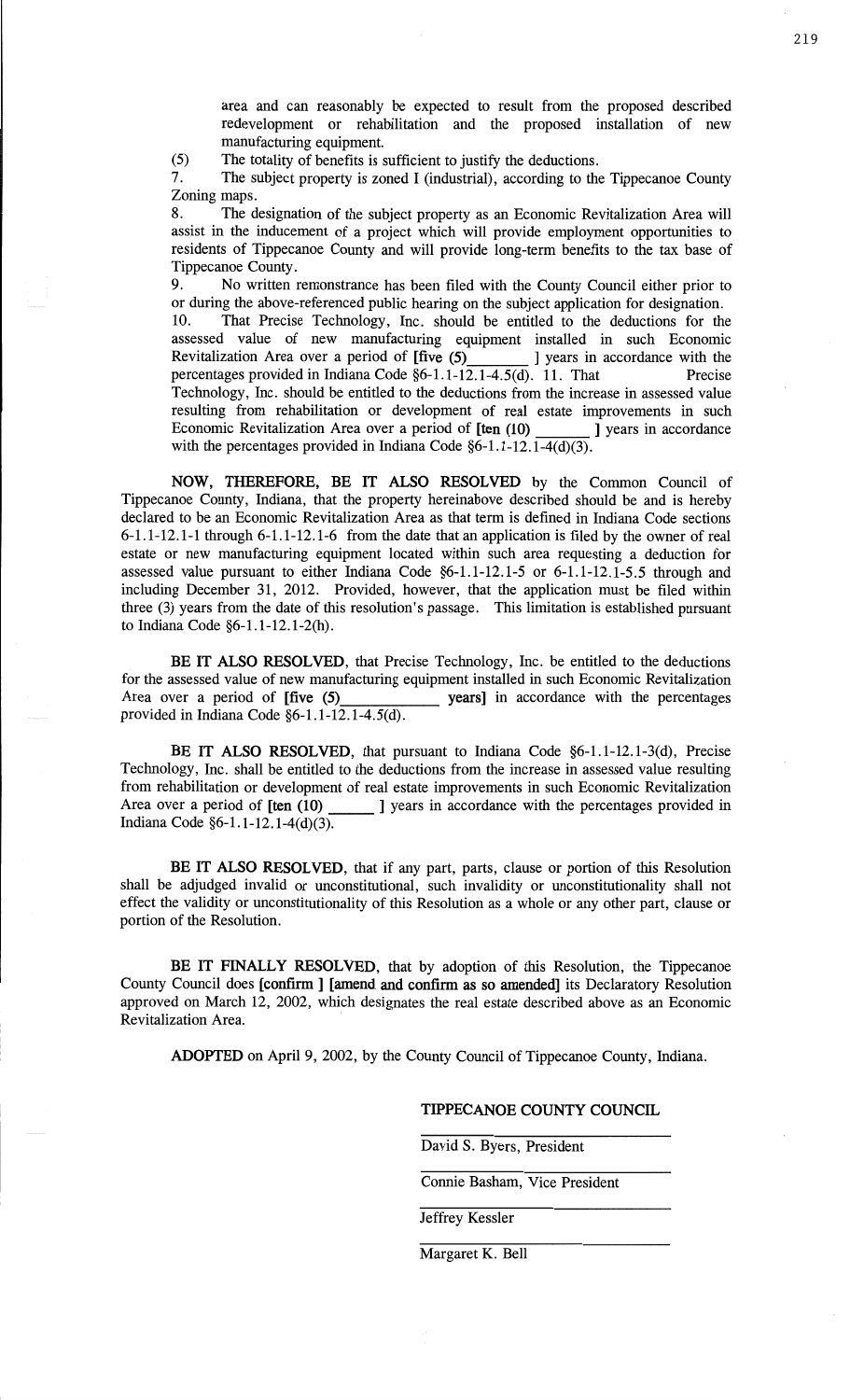Jeffrey A. Kemper

Kathy Vernon

Ronald L. Fruitt

**ATTEST:** 

Robert A. Plantenga, Auditor

## **EXHIBIT A**

**A part** of the Southwest Half of the Southwest Half of Section 5 in **Burnett's** Reserve below the **mouth** of the **Tippecanoe River** in **Township** 24 **North, Range** 4 West, **Tippecanoe** Township, Tippecanoe **County, Indiana,** described as follows: '

**Beginning** at **a** point on the southwestern line of **said** Section 5, said **point** being located South 40°01'00" East, 538.11 feet from the northwestern comer of said Section 5, sold point also being on the southeastern right-of-way line of the **L &** N Railroad. said right-of-way line being located 33.00 feet southeasterly and at right angles from the centerline of the **main** track of the L & N Railroad; thence South 40°01'00" East. along the southwestern **line** of said Section 5 in **Burnett's** Reserve, 1,082.63 feet to the northern right-of—way **line** of Swisher Road; thence traversing the northern right-of—way line of Swisher Road the following two (2) courses: North 50°40'04" **East,** 256.98 feet; thence North 49°28'47" East, 111.56 **feet** to the limited access right-of-way line of Interstate 65; thence traversing said right-of-way line the following five (5) courses: North **17°00'00"** West, 400.00 feet, thence North **21°17'21"** West. 200.56 **feet;** thence North **17°00'00" West.** 400.00 feet; thence **North 21°34'26"** West. 250.80 feet; thence North *32°03'* 19" West, 220.79 feet to the southeastern right-of—way line of the **L** & N Railroad; thence southwesterly along the **southeastern** right—of—way fine of the L & N Railroad on **a** curve to the **left,** having **a** central angle of 8°53'35", **a** radius of 5,843.49 feet, an arc **distance** of 906.99 feet to the point of beginning. **containing** 17.668 acres, **more** or **less.** 

#### (unquote)

President Byers suggested allowing seven (7) years on the real estate because he **said** he **doesn't think taxes should** be abated on the parking lot.

Mr. Hutmacher said no taxes will be abated on the parking lot unless the assessed value increases. Attorney Luhman **explained that** Precise **Technology** intends only to resurface the parking lot. He **said** the **assessed** value will increase when the **size** of the building is **increased,**  but the parking lot will remain the same size.<br>
• Councilmember Kessler moved to approve Resolution 2002-16-CL for a period of five (5)

years for new **manufacturing** equipment and eight (8) **years** for **real estate,** seconded by **Councilmember Basham.** 

Auditor Plantenga recorded the vote:

| David Byers          | Yes    |
|----------------------|--------|
| Connie Basham        | Yes    |
| Jeffrey Kessler      | Yes    |
| <b>Margaret Bell</b> | Yes    |
| <b>Kathy Vernon</b>  | Yes    |
| <b>Ronald Fruitt</b> | Yes    |
| Jeffrey Kemper       | Absent |

**0** Resolution 2002-16-CL passed **6** — 0.

#### **CLERK: Betty Michael**

## **ADDITIONAL APPROPRIATION:** \$15,000.00 15,000.00 Printed Forms

Mrs. Michael **explained** that **Child Support** checks were **formerly purchased** from **a** dedicated **Clerk's** account but this is not longer the case due to **a** legislative **change.** Since this change occurred after the 2002 Budget was **approved,** she has a **shortfall** in the **Printed** Forms line item.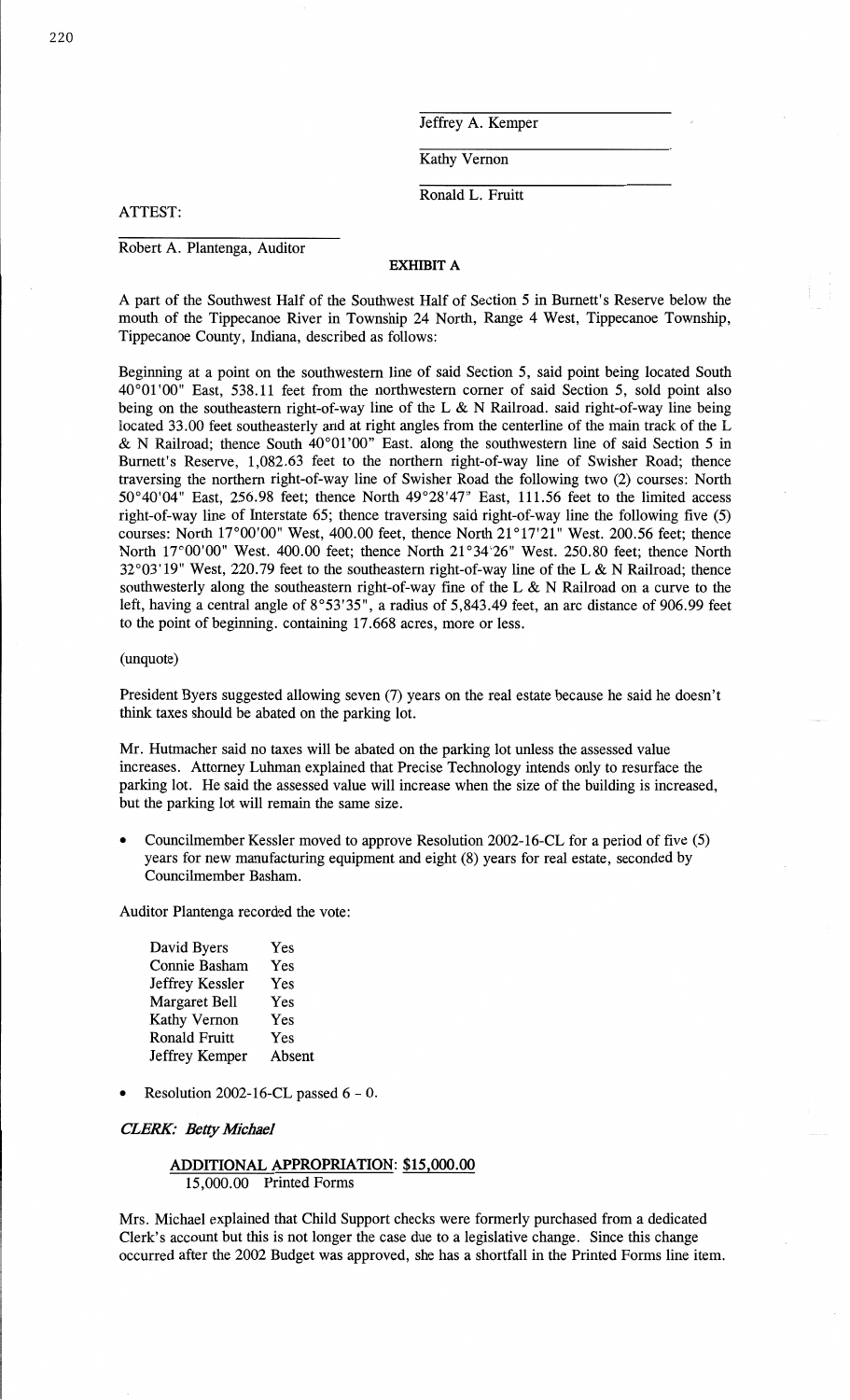**0** Councilmember Kessler moved to approve an **additional** \$15,000.00 for Printed Forms, seconded by Councilmember Bell; motion carried.

## *RESOLUTION 2002-08-CL: Endorses Resolution 2002-06-CM amending the EDIT Plan*

Resolution 2002-06-CM added funding in the amount of \$300,000.00 for **Phase H** Stormwater and \$1,500,000.00 for the County's highway infrastructure as well as additional funding for previously established **projects.** 

Commissioners' Assistant Weston explained that \$500,000.00 of the \$1,5000,000.00 for highway infrastructure was approved in the 2002 Budget process. After this Resolution is approved, the **Commissioners** will request an appropriation of the remaining \$1 ,000,000.00 from EDIT Fund 15.

Councilmember Kessler moved to approve Resolution 2002-08-CL, seconded by Councilmember Pruitt; motion carried.

### **COMMISSIONERS: EDIT Fund 15**

**ADDITIONAL APPROPRIATION:** \$1 , **192,000.00**  1,000,000.00 Project Fund (Highway Revolving) 192,000.00 Computer Upgrade

The \$1,000,000.00 request for the Highway Revolving Fund is to **fund** the County's highway infrastructure. The request for \$192,000.00 for Computer Upgrade is to pay the final lease payment for the Courtview Software.

*0* Councilmember Kessler moved to approve the appropriation of \$1,191,000.00 from EDIT Fund 15, **seconded** by Councilmember Fruitt; **motion** carried.

### **COMMISSIONERS:** Cum Cap Fund 16

## **ADDITIONAL APPROPRIATION: \$75,000.00**  75,000.00 Capital Outlay (MITS)

The request for \$75,000.00 is to fund Voice Mail for County departments and replace phones as needed.

**0** Councilmember Bell moved to approve the appropriation of \$75,000.00 for **Capital** Outlay, seconded by Councilmember Kessler; motion carried.

#### *ZONHVG ENFORCEWNT*

|       | <b>TRANSFER: \$100.00</b> |                      |        |
|-------|---------------------------|----------------------|--------|
| From: | 01-55-171600              | Part-time            | 100.00 |
| To:   | 01-55-321000              | Dues & Subscriptions | 100.00 |

**0** Councilmember Fruitt moved to approve the Transfer, seconded by Councilmember Vernon; motion carried.

## *A UDIYOR*

| <b>SALARY ORDINANCE</b> Position |                 | Rate     | Salary   |
|----------------------------------|-----------------|----------|----------|
| Part-time                        | Payroll/Trainer | 16.67/hr | 1.250.00 |

Auditor Plantenga requested **approval** to pay the former Payroll Clerk \$16.67 per hour, **<sup>a</sup> maximum** of \$1,250.00, to train the new Payroll Clerk for the next two payrolls. He said the hourly rate is higher than normal since the Trainer will be traveling from **Indianapolis.** 

**<sup>0</sup>**Councilmember **Basham** moved to approve the part—time hourly rate of \$16.67 and **a**  maximum of \$1,250.00 for a Payroll/Trainer in the Auditor's Office, seconded by Councilmember Bell; motion carried.